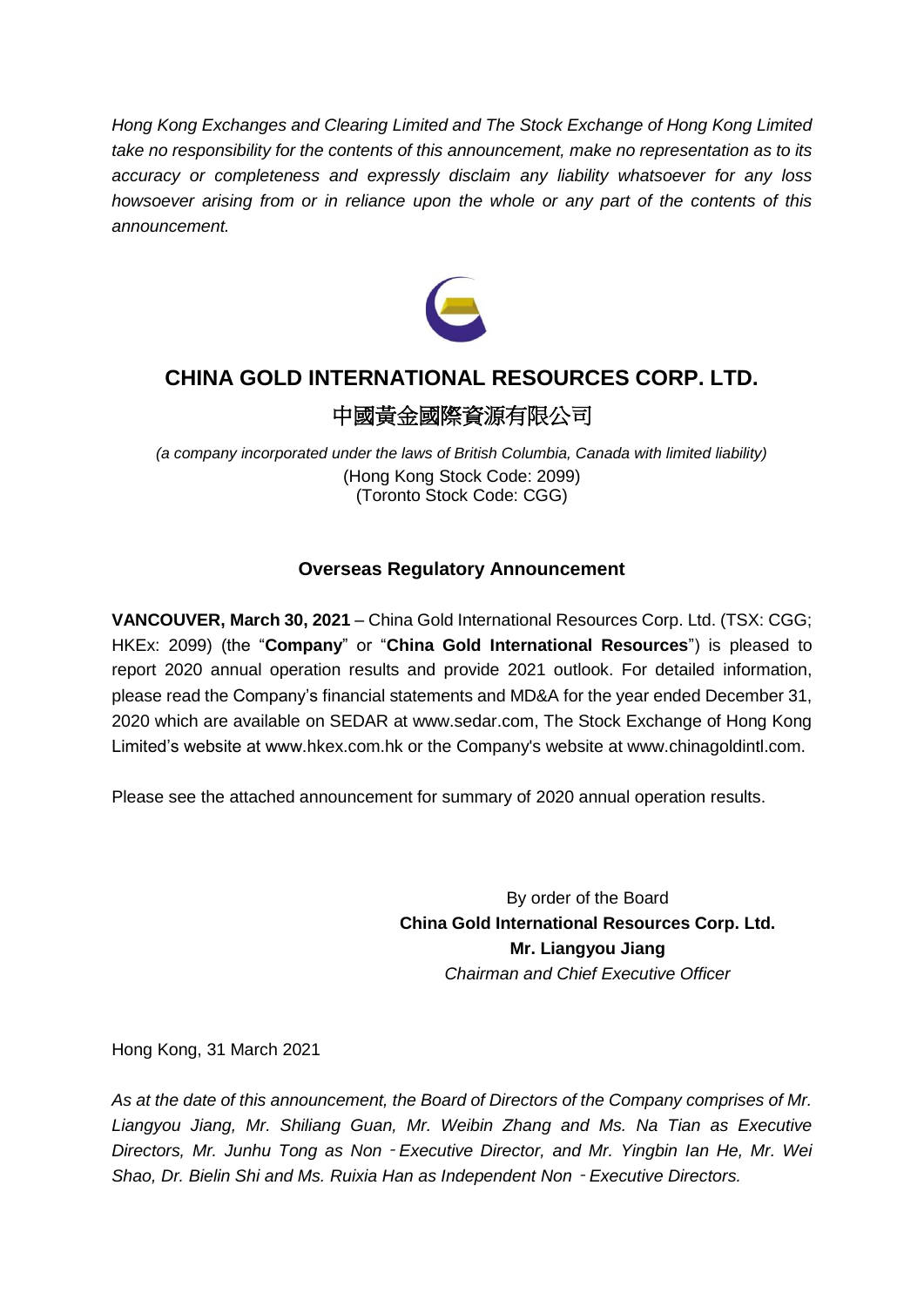

# **China Gold International Resources Reports 2020 Year-End Results, Provides 2021 Outlook, and Declares Dividend**

VANCOUVER, March 30, 2021 – China Gold International Resources is pleased to report 2020 Year-End Results, provide 2021 Outlook and declare dividend.

For detailed information, please read the Company's financial statements and MD&A for the year ended December 31, 2020 which are available on SEDAR at www.sedar.com, The Stock Exchange of Hong Kong Limited's website at www.hkex.com.hk, the Company's website at www.chinagoldintl.com, call the Company at +1-604-609-0598 or email to info@chinagoldintl.com.

## *FINANCIAL, PRODUCTION AND OPERATION HIGHLIGHTS*

#### *2020 FOURTH QUARTER HIGHLIGHTS*

• Revenue increased to US\$265.8 million compared to US\$162.3 million for the same period in 2019.

• Mine operating earnings increased by 485% to US\$90.1 million from US\$15.4 million for the same period in 2019.

• Net income of US\$56.4 million, an increase by US\$60.7 million, from a net loss of US\$4.3 million for the same period in 2019.

• Cash flow from operation increased by 186% to US\$86.8 million from US\$30.4 million for the same period in 2019.

• Total gold production increased by 14% to 59,177 ounces from 52,075 ounces for the same period in 2019.

• Total copper production increased by 72% to 50.1 million pounds (22,742 tonnes) from 29.2 million pounds (13,227 tonnes) for the same period in 2019.

#### *2020 ANNUAL HIGHLIGHTS*

• Revenue increased to US\$864.0 million compared to US\$657.5 million for the same period in 2019.

• Mine operating earnings increased by 227% to US\$209.9 million from US\$64.2 million for the same period in 2019.

• Net income of US\$113.9 million, an increase by US\$146.1 million, from a net loss of US\$32.2 million for the same period in 2019.

• Cash flow from operation increased by 65% to US\$260.5 million from US\$158.3 million for the same period in 2019.

\_\_\_\_\_\_\_\_\_\_\_\_\_\_\_\_\_\_\_\_\_\_\_\_\_\_\_\_\_\_\_\_\_\_\_\_\_\_\_\_\_\_\_\_\_\_\_\_\_\_\_\_\_\_\_\_\_\_\_\_\_\_\_\_\_\_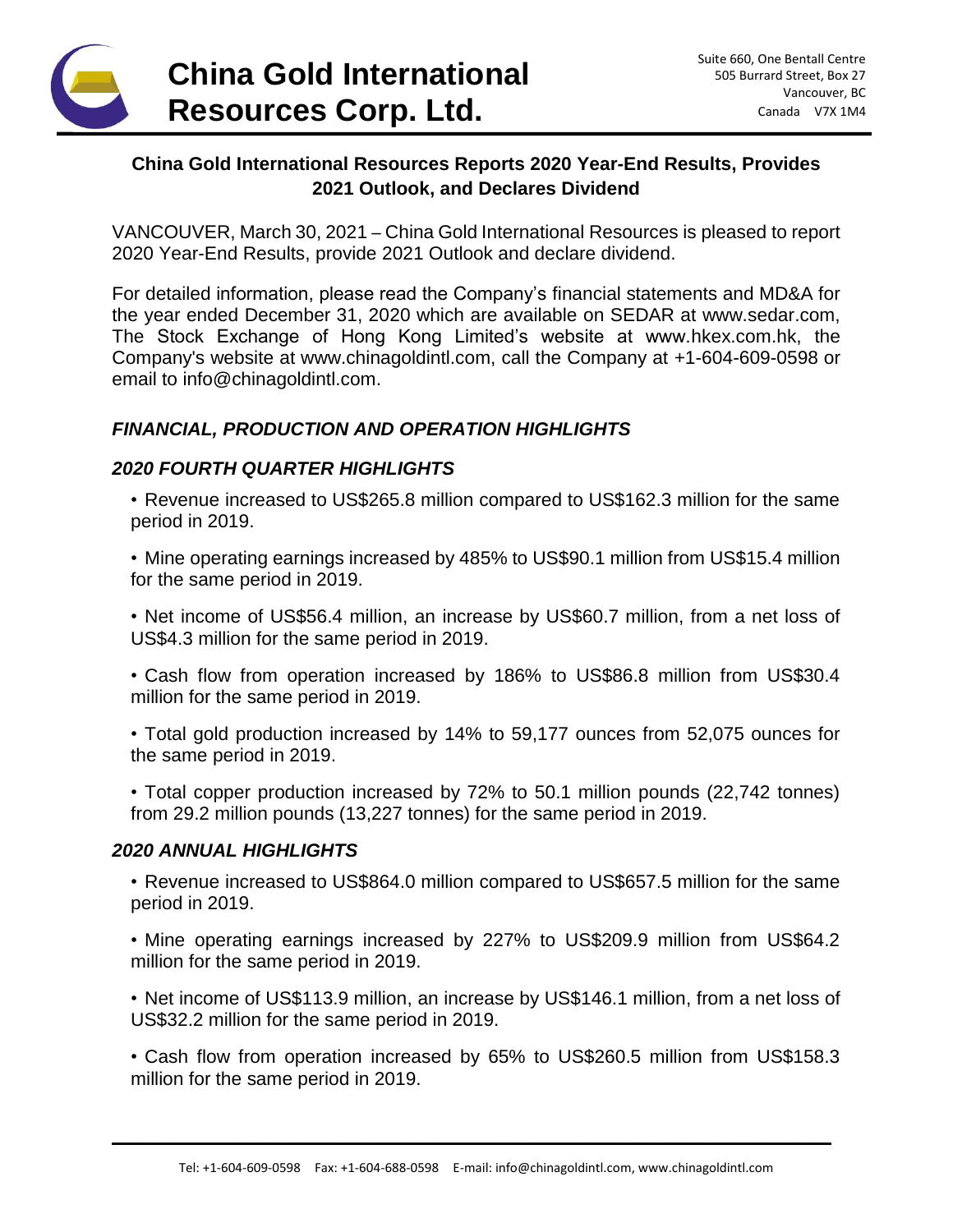

• Total gold production increased by 12% to 240,848 ounces from 214,715 ounces for the same period in 2019.

• Total copper production increased by 31% to 180.9 million pounds (82,059 tonnes) from 137.9 million pounds (62,533 tonnes) for the same period in 2019.

### *SPECIAL DIVIDEND*

In connection with the Company's financial results for the year ended 31 December 2020, the Company is pleased to announce the declaration of a special dividend of US\$ 0.12 per common share payable on May 30, 2021 to shareholders of record as of April 20, 2021. This dividend qualifies as an "eligible dividend" for Canadian income tax purposes while dividends paid to shareholders outside Canada (non-resident investors) will be subject to Canadian non-resident withholding taxes.

## *2021 PRODUCTION AND OPERATION OUTLOOK*

- Projected gold production of 235,000 ounces in 2021.
- Projected copper production of 177 million pounds in 2021.
- The Company continues to focus its efforts on optimizing the operation at both mines, stabilizing the Jiama Mine's production and potentially extending the mine life of CSH Mine.
- To fulfill its growth strategy, the Company is continually working with CNG and other interested parties to identify potential international mining acquisition opportunities, namely projects outside of China.
- The Company has not experienced any significant impact on its operations by the COVID-19 pandemic. Both of the Company's mines have been able to operate and sell products without significant interruption during 2020. The Company continues to closely monitor the health of its employees and supply chains to be able to respond to any potential disruptions, should any arise. The Company is also managing its cash reserves to be able to withstand any financial ramifications of potential disruptions.

The Company's Chairman and CEO, Mr. Liangyou Jiang, said, "2020 is a year of many challenges and excellent achievement for China Gold International Resources. Facing the challenges of the uncertain market environment, the global COVID-19 pandemic, and the sharp downturn of global economy, the management team and employees worked hard to overcome the strong headwind and achieved the best annual operation performance in the Company's history, through operation optimization, cost control and risk prevention. The gold and copper production hit a record high. Based on this success we are pleased to announce the inaugural dividend to shareholders. In 2021, the Company will endeavor to set new milestones through operational optimization, cost control, exploration and technological innovation, to create greater value for shareholders, and to act as a responsible corporate citizen for our stakeholders."

\_\_\_\_\_\_\_\_\_\_\_\_\_\_\_\_\_\_\_\_\_\_\_\_\_\_\_\_\_\_\_\_\_\_\_\_\_\_\_\_\_\_\_\_\_\_\_\_\_\_\_\_\_\_\_\_\_\_\_\_\_\_\_\_\_\_